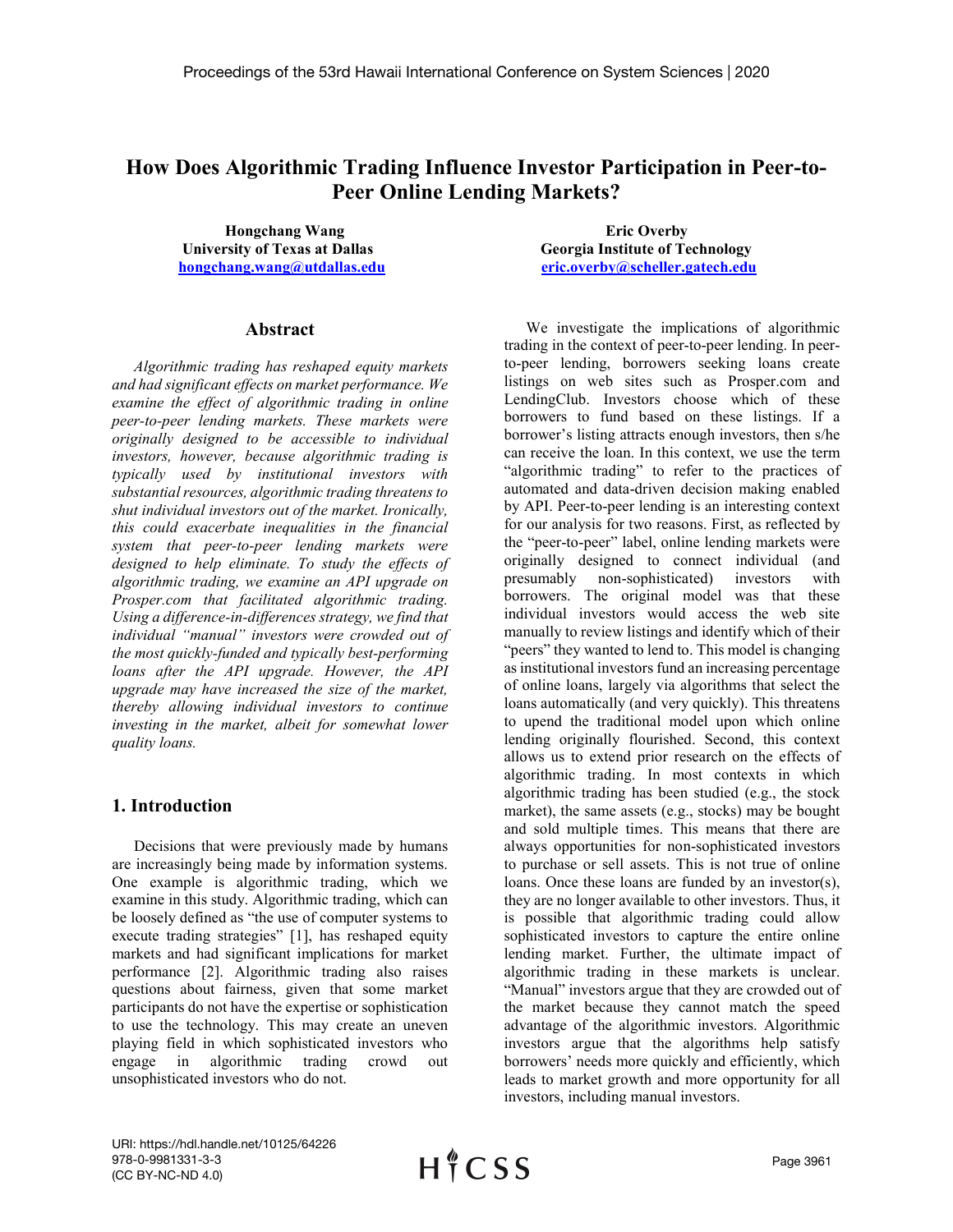We use data from Prosper.com to study the effects of algorithmic trading. Because we cannot directly observe which investors use algorithmic trading technologies, we study the effect of a policy change that facilitated algorithmic trading. On March 11, 2013, Prosper.com released a major upgrade to its API (Application Programming Interface). The new API made it easier to algorithmically select loans to fund by providing more data fields and improving response time. If the API helped institutional investors "crowd out" manual investors via algorithmic trading strategies, then we should see the followings after the release of the new API: high-quality loans being funded very quickly (too quickly to be funded manually) and by a relatively small number of investors who loan large amounts. Using a differencein-differences strategy, we find precisely that. This suggests that manual investors are being "crowded" out of the market by algorithmic trading. However, there is some evidence that algorithmic trading has led to market growth, such that opportunities remain for manual investors, although these are typically for lower quality loans as measured by default risk and yield.

# **2. Literature review and theoretical foundation**

## **2.1. Investor decision making in online peerto-peer lending markets**

Manual investors tend to rely on both traditional financial information and "soft" information to make investment decisions [3]. In addition to traditional financial information, the decision making process is influenced (and biased sometimes) by several factors, including peer decisions, borrowers' friendship networks, loan descriptions, geographical distance, cultural distance, political distance, and borrowers' appearance, gender, and race [4-15]. Some recent studies distinguish sophisticated investors from manual investors and find that they rely on different information to screen loans or projects, but their investing performance is not necessarily different [16- 18]. Although there is some evidence that sophisticated investors might evaluate borrowers differently, it is unclear how this difference affects market opportunities for different types of investors.

### **2.2. Algorithmic trading in equity markets**

Algorithmic trading refers to "the use of computer systems to execute trading strategies" [1] or "any form of trading using sophisticated algorithms (programmed systems) to automate all or some part of

the trade cycle" [19]. Algorithmic traders may be both faster-acting and better-informed than manual traders [2]. Algorithmic traders can act faster because their trades are executed automatically based on decision rules, and they may be better informed because trades are based on statistical models fed by rich market data. Algorithmic trading improves price efficiency, reduces price discovery and information acquisition, and increases market liquidity [1, 20]. These findings stem largely from stock markets where algorithmic investors can provide liquidity by buying and selling stocks without necessarily eliminating opportunities for manual investors to also buy and sell. However, it is unclear what the impact of algorithmic trading would be in a market where algorithmic investors compete with manual investors for a fixed set of assets, such as for loans in the peer-to-peer lending context. Accordingly, we investigate the implications of algorithmic trading on an understudied outcome, i.e. investors' participation.

# **2.3. How Algorithmic trading might influence investor participation**

The basic components of algorithmic trading are automation and information [2]. The automation component means that most or all of the trade is executed by automated systems and technologies. In the context of online lending, automation enables investors to automate their investment decisions rather than manually logging into the platform, picking loans, and placing orders. Therefore, automation should speed up funding time, which becomes our first hypothesis(H1): algorithmic trading can decrease loan funding time. The information component means that investors use models/algorithms to analyze information to evaluate and select borrowers. Because it is widely expected that data-driven statistical models can improve decision efficiency and accuracy, we hypothesize that algorithmic trading can improve investment performance, i.e. the performance of loans selected by algorithms should be higher (H2). Combining H1 and H2, it is reasonable to expect that manual investors would be crowded out of the best, most quickly-funded loans. We thus propose the third hypothesis (H3): algorithmic trading decreases the number of investors of "flash" loans, which we use to denote the top 20% of loans in terms of funding time, from fastest to slowest.

Besides a direct impact, algorithmic trading might also indirectly influence the whole market. This might occur if algorithmic trading decreases funding time and increases decision efficiency. Decreased funding time might retain/attract more borrowers to online lending platforms. Increased decision efficiency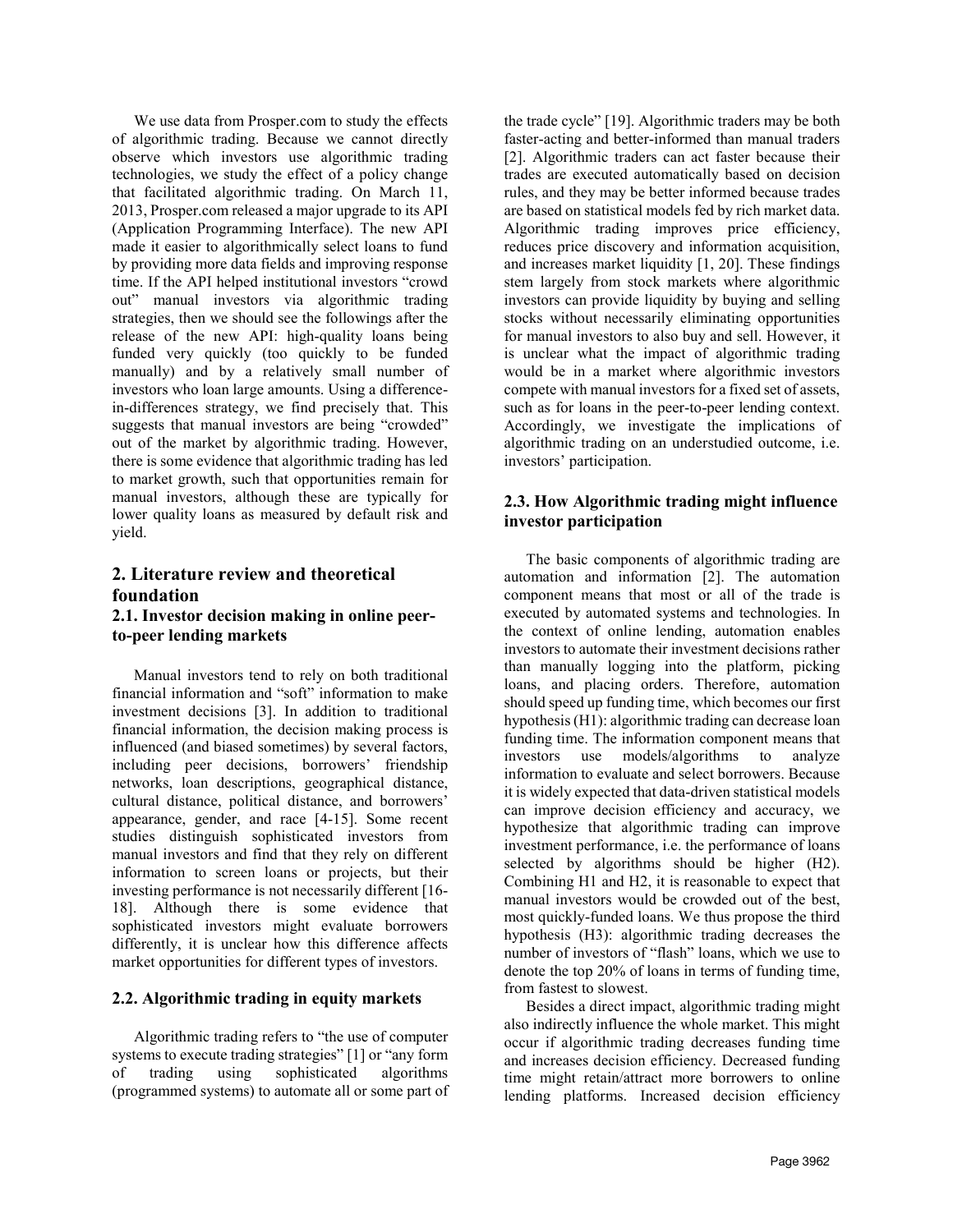(either real or perceived) might increase investors' confidence and motivate them to fund more borrowers, especially those risky borrowers in whom they otherwise won't invest. These two effects could lead to a larger market size, which is our fourth hypothesis (H4). Because H3 suggests less investor participation while H4 suggests more, there is no prior theoretical expectation for the overall impact of algorithmic trading on investor participation. Therefore, we propose our final hypothesis in a nondirectional way, saying algorithmic trading might either increase or decrease investor participation (H5). Table 1 summarizes these five hypotheses.

**Table 1.** Research hypotheses

| H1              | Algorithmic trading reduces loan funding time.                                    |
|-----------------|-----------------------------------------------------------------------------------|
| $\overline{H2}$ | Algorithmic trading increases lending performance.                                |
| H3              | Algorithmic trading reduces number of investors.                                  |
| $\overline{H4}$ | Algorithmic trading increases market size.                                        |
| $\overline{H5}$ | Algorithmic trading increases or decreases the<br>overall investor participation. |

# **3. Empirical setting and data 3.1. Empirical setting**

The focal online lending platform that we study is Prosper.com. Prosper.com operates in the following way (since 2011): (1) borrowers submit their loan requests and personal financial information to Prosper.com; (2) Prosper.com underwrites the requests (to set the interest rate) and posts the loan requests (i.e., "listings"); (3) investors choose which borrowers to fund and how much to fund; and (4) borrowers receive their loans if they attract enough investment (either 70% or 100% of the requested amount, depending on borrower's choice). Initially, step 3 was conducted manually by investors. Currently, much of step 3 is conducted via algorithmic trading in which sophisticated investors use data provided by Prosper.com (perhaps combined with other data) to automatically select and fund loans.

### **3.2. Data and variables**

We gathered a dataset of 63,706 loans funded through Prosper.com from 2011 to 2013. We created several variables to describe each loan. Funding time is the difference between when the loan was first posted and when it was funded. We created two measures of investor concentration per loan: Number of investors is the number of investors per loan, and average funding amount is the average amount that each investor invested in the loan. We measured each loan's performance via compound annual growth rate (CAGR) and internal rate of return (IRR) as well as

whether the borrower defaulted on the loan (default status). We use the following as control variables: loan interest rate, amount borrowed, monthly payment, and several variables about the borrower, including monthly income, debt-to-income ratio (including the loan), months employed, number of credit inquires in the last 6 months, and open credit lines. Table 2 provides descriptive statistics of this dataset.

| Variable                                                | Mean     | Std. Dev. |  |  |  |
|---------------------------------------------------------|----------|-----------|--|--|--|
| <b>Loan Funding Variables</b>                           |          |           |  |  |  |
| Funding time (in hours)                                 | 48.48    | 80.92     |  |  |  |
| Funding time (in logged seconds)                        | 8.55     | 4.06      |  |  |  |
| Number of investors                                     | 66.66    | 90.06     |  |  |  |
| Average funding amount per                              | 3,227.27 | 5,902.76  |  |  |  |
| investor                                                |          |           |  |  |  |
| Amount borrowed                                         | 9,045.99 | 6,147.36  |  |  |  |
| Interest rate                                           | 0.202    | 0.072     |  |  |  |
| Loan Performance Variables                              |          |           |  |  |  |
| Compound annual growth rate                             | 0.023    | 0.141     |  |  |  |
| (CAGR)                                                  |          |           |  |  |  |
| Internal rate of return (IRR)                           | 0.050    | 0.185     |  |  |  |
| Default status                                          | 0.204    | 0.403     |  |  |  |
| <b>Loan Credit Variables</b>                            |          |           |  |  |  |
| FICO score                                              | 697      | 38.751    |  |  |  |
| Monthly payment (in \$1,000)                            | 0.294    | 0.183     |  |  |  |
| Borrower stated monthly income                          | 5.921    | 9.161     |  |  |  |
| (in \$1,000)                                            |          |           |  |  |  |
| Debt-to-income ratio                                    | 0.401    | 0.512     |  |  |  |
| Months employed                                         | 104.433  | 97.415    |  |  |  |
| Inquires in last 6 months                               | 0.981    | 1.427     |  |  |  |
| Open credit lines<br>$\sim$ $\sim$ $\sim$ $\sim$ $\sim$ | 9.426    | 4.912     |  |  |  |

**Table 2**. Descriptive statistics

Notes: This dataset contains 63,706 loans that are (1) eventually issued and (2) listed on Prosper platform from 2011 to 2013. Debt-to-income ratio is capped at 2.

We also gathered a complementary dataset of all listings that appeared on Prosper.com during the same period. Not all listings become funded loans. Listings may expire (if a listing fails to pass the funding threshold), be canceled by Prosper.com (if a listing is incomplete or contains incorrect information), or be withdrawn (if the borrower withdraws the loan application due to personal reasons). This dataset allows us examine changes in the size of the market.

# **4. Empirical strategy, analysis, and results**

Because we cannot directly observe investors' use of algorithmic trading technologies, we study the effect of a major upgrade to Prosper's API on March 11, 2013 that facilitated algorithmic trading. This upgrade yielded three key improvements. First, the data structure exposed by the API became more userfriendly, such that investors could use the API more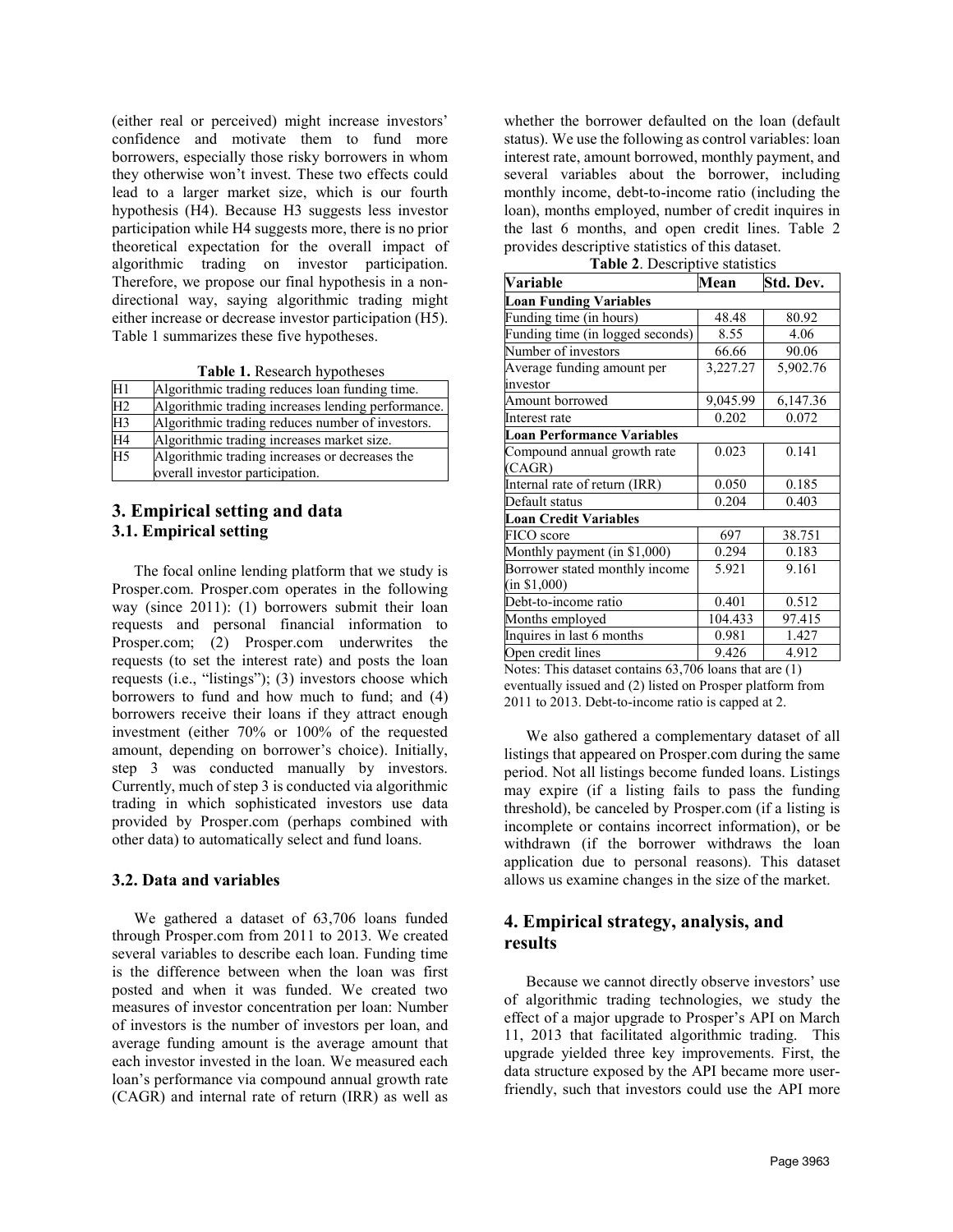easily. In addition, the API became faster and more responsive. Second, approximately 460 new data elements were made available through the API, thereby permitting more sophisticated loan-selection models. Third, the API allowed investors to use thirdparty tools, thereby providing more options for investors to use API.

### **4.1. Model free evidence**

We first investigated the funding time of loans across time. We classified funded loans into three categories based on how fast they got funded: top 20% ("flash" loans), the middle 60%, and the bottom 20% ("leftover" loans). Panels A, B, and C of Figure 1 show the median funding time of each group day by day from January 1, 2013 to March 31, 2013 (because the whole lone program was launched April 2013 so we excluded observations after March 31 to avoid confounding effects). A notable pattern is that funding time of "flash" loans drops significantly after the new API was released on March 11, but the funding time of "leftover" loans is almost unchanged. Panel D of Figure 1 shows the percentage of loans that get funded within 60 seconds, 10 minutes, and 1 hour across time. By the end of March 2013, about 10% of loans are funded in 60 seconds and 30% of loans are funded in 10 minutes. This suggests that these loans are being funded algorithmically, given that manual investors are unlikely to be able to fund loans this quickly.



Panel C: Median Funding Time of Leftover Loans Panel D: Loan Funding Time Percentage **Figure 1**. Funding time by group across time

We next investigated investor concentration in loans over time. Panel A of Figure 2 shows the median number of investors per loan of each group from January 1, 2013 to March 31, 2013 while Panels B, C, and D of Figure 2 show the median average funding amount per investor per loan. After the new API was released on March 11, fewer investors share in "flash" loans or in the middle 60% of loans. This suggests that these loans are being funded by institutional investors who provide a larger portion of the loan fund.

### **4.2. Empirical Strategy**

To better identify the effect of the API upgrade, we use a difference-in-differences strategy, which is widely used in studies about platform implementation, policy change or technology change [21-23]. As shown in the model-free analysis, the "leftover" loans (i.e., those funded last) were largely unaffected by the API upgrade. We believe that this is because these loans are typically funded by manual investors who are not influenced by the API upgrade (because they don't use the API). Thus, we use "leftover" loans as the control group. Conversely, the "flash" loans appear to be affected by the API upgrade, and we consider them to be the treated group. The difference-indifferences approach allows us to separate the effect of any general supply or demand shock or macroeconomic trend (which should affect both "flash" and "leftover" loans) from the effect of the API upgrade (which should not affect "leftover" loans). We use the middle 60% of loans as a secondary treatment group. Including them allows us to check the proposed mechanism, because we expect them to be affected in the same direction as the "flash" loans but with a smaller magnitude. It is worth noting that the "leftover" loans don't serve as a strict control group because they are also influenced by the API upgrade. If we assume the impacts of the API upgrade have the same direction on all three groups, we actually underestimate the impact of API upgrade by viewing "leftover" loans as the control group.



**Figure 2**. Funding time and investor concentration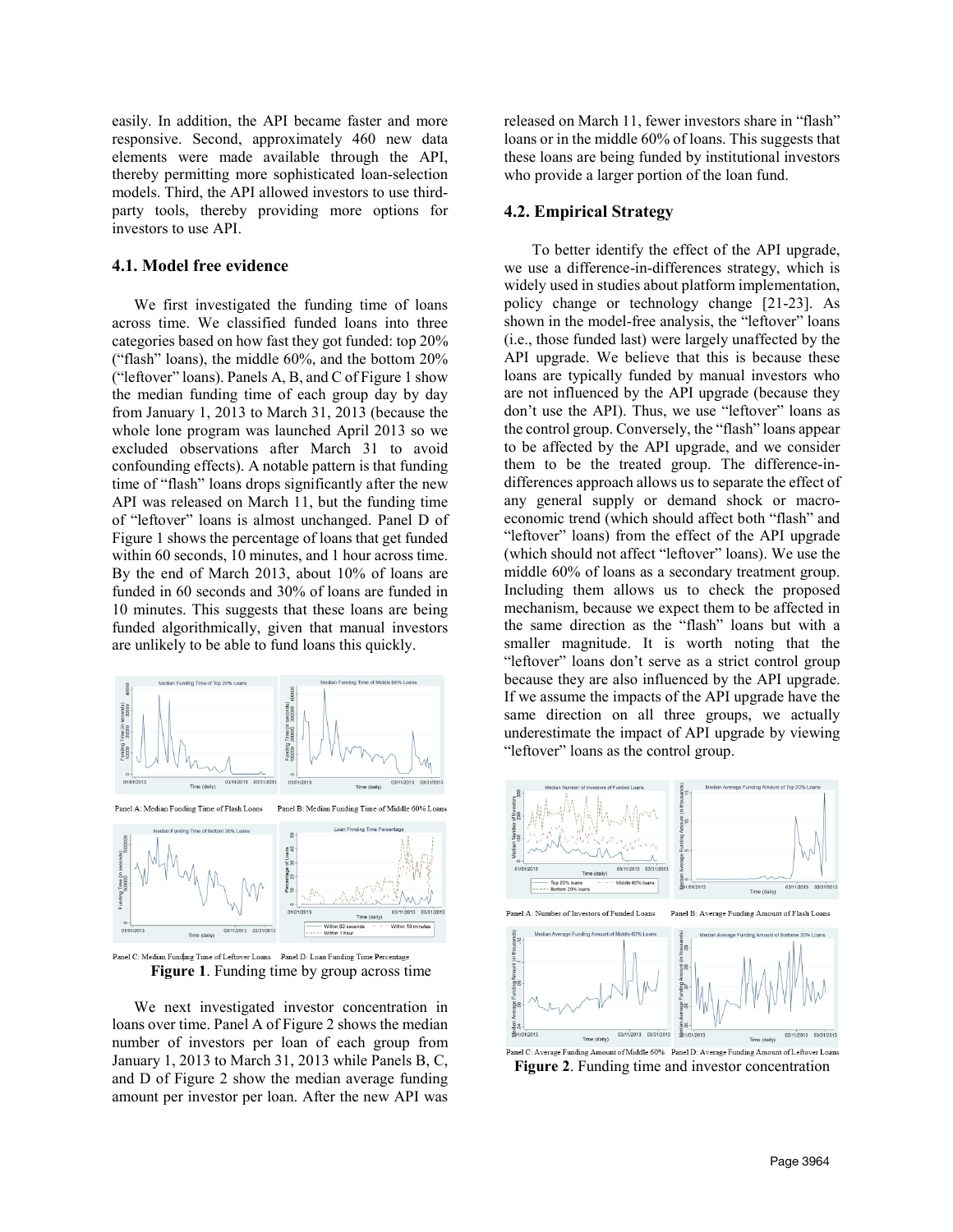To avoid conflating our analysis with other policy changes made by Prosper.com, we restricted our analysis to the days close to the March 11, 2013 treatment date. At the month level, we define February 2013 as the pre-treatment period while March 2013 as the post-treatment period. We only show analysis results at the month level, but our findings are also robust at day level. Flash (i.e. top 20%), middle 60%, and leftover (i.e. bottom 20%) are defined based on funding time ranking within each month. The basic DID model is shown in specification (1).

 $Y_{it} = \alpha + \beta_1 LoanGroup_i +$ 

 $\beta_2 PostTreatment_t + \beta_3 DID_{it} + \gamma_1 X_i + \varepsilon_{it} \qquad (1)$ 

 $Y_{it}$  indicates the outcome variables including funding time, number of investors, average funding amount per investor and loan performance measures such as CAGR, IRR, and default. Due to the skewed distribution and the between-group variation of funding time, number of investors, and average funding amount per investor, we use the natural log of each as the dependent variable.  $LoanGroup_i$  indicates whether loan i belongs to the top 20% in terms of funding time ("flash" loans), the middle 60%, or the bottom 20% ("leftover" loans). When estimating the model, we use the "leftover" loans as the baseline group. PostTreatment<sub>t</sub> is defined as 1 if a loan was listed after the treatment and 0 otherwise.  $DID_{it}$  is the interaction of  $LoanGroup_i$  and  $PostTreatment_t$ .  $X_i$ controls for other factors that might influence the dependent variables (see Table2). Time fixed effects are not included because they are collinear with PostTreatment<sub>t</sub> in the monthly analysis.

Specification (1) is designed to test hypotheses 1 to 3, which are about the direct impacts of algorithmic trading on loan outcomes. We test hypothesis 4 via conditional correlations rather than a DID model, given that we lack a control group.

 $Y_{it} = \alpha + \beta_1 PostTreatment_t + \gamma_1 X_i +$  $\gamma_2 Time_t + \varepsilon_{it}$  (2)

 $Y_{it}$  is an indicator of listing success, measured as whether the listing passes the funding threshold (passing funding threshold) and the actual funding percentage (funding percentage). This model simply tests whether listings are more likely to become loans after the API upgrade. This allows us to test whether the API upgrade increases the number of available loans, thereby increasing the market size. We consider alternative explanations for market growth (e.g., increased number of investors) via robustness checks. We find that the API upgrade also changes the "taste" of investors, which is not likely to be a consequence of increased investor money (details not included due to space limitations).

 Although we don't observe a direct transfer from manual lending to algorithmic trading, the API

upgrade can fairly represent this situation because before the API upgrade few investors were using the API so the general environment was close enough to manual lending.

### **4.3. Main results**

The results of our tests of H1 to H3 are shown in Tables 3 and 4. They are estimated based on specification (1) and support H1. Column 1 of Table 3 show that after the API upgrade, "flash" loans get funded much faster. The coefficient for the "flash" loan group after the API treatment is -3.179 and significant. This reduces the funding time of "flash" loans by 95.8% ( $e^{-3.179}$ -1); the corresponding reduction for middle 60% loans is  $62.7\%$  (e<sup>-0.985</sup>-1). Considering the mean funding time for "flash" loans is 4,032 seconds pre-treatment, the effect amounts to eliminating 3,862 seconds.

**Table 3**. DID analysis on funding time and investor concentration

| Outcome<br>Variable                            | Log<br>(Funding<br>Time in<br>Seconds) | Log<br>(Number of<br>Investors) | Log<br>(Average<br><b>Funding</b><br>Amount) |  |
|------------------------------------------------|----------------------------------------|---------------------------------|----------------------------------------------|--|
| Post treatment                                 | $-0.303***$<br>(0.037)                 | 0.012<br>(0.031)                | 0.000<br>(0.036)                             |  |
| Loan group: Flash<br>loans                     | $-5.016***$<br>(0.110)                 | $-1.501***$<br>(0.075)          | $1.399***$<br>(0.077)                        |  |
| Loan group:<br>Middle 60%                      | $-1.557***$<br>(0.056)                 | $-0.348***$<br>(0.039)          | $0.350***$<br>(0.041)                        |  |
| Loan group: Flash<br>loans * post<br>treatment | $-3.179***$<br>(0.114)                 | $-2.760***$<br>(0.089)          | 2.835***<br>(0.093)                          |  |
| Loan group:<br>Middle 60% *<br>post treatment  | $-0.985***$<br>(0.077)                 | $-0.418***$<br>(0.045)          | $0.394***$<br>(0.047)                        |  |
| Control variables                              |                                        |                                 |                                              |  |
| Loan term fixed<br>effects                     |                                        |                                 |                                              |  |
| Loan grade fixed<br>effects                    | $\sqrt{}$                              |                                 |                                              |  |
| # of observations                              | 2,581                                  | 2,581                           | 2,581                                        |  |
| $\mathsf{R}^2$                                 | 0.8109                                 | 0.8049                          | 0.8045                                       |  |

Notes: \*\*\* p<0.01; \*\* p<0.05; \* p<0.1. Robust standard errors are reported in parentheses.

H3 is also supported. Columns 2 and 3 in Table 3 show that after the API upgrade, both "flash" loans and middle 60% loans have fewer investors and a larger average funding amount per investor. For "flash" loans, the number of investors decreases by 93.7%  $(e^{-2.760} - 1)$  and the average funding amount per investor increases by  $1603%$  ( $e^{2.835}$ -1). Considering the mean number of investors is 40 pre-treatment, the decrease implies that approximately 37 investors are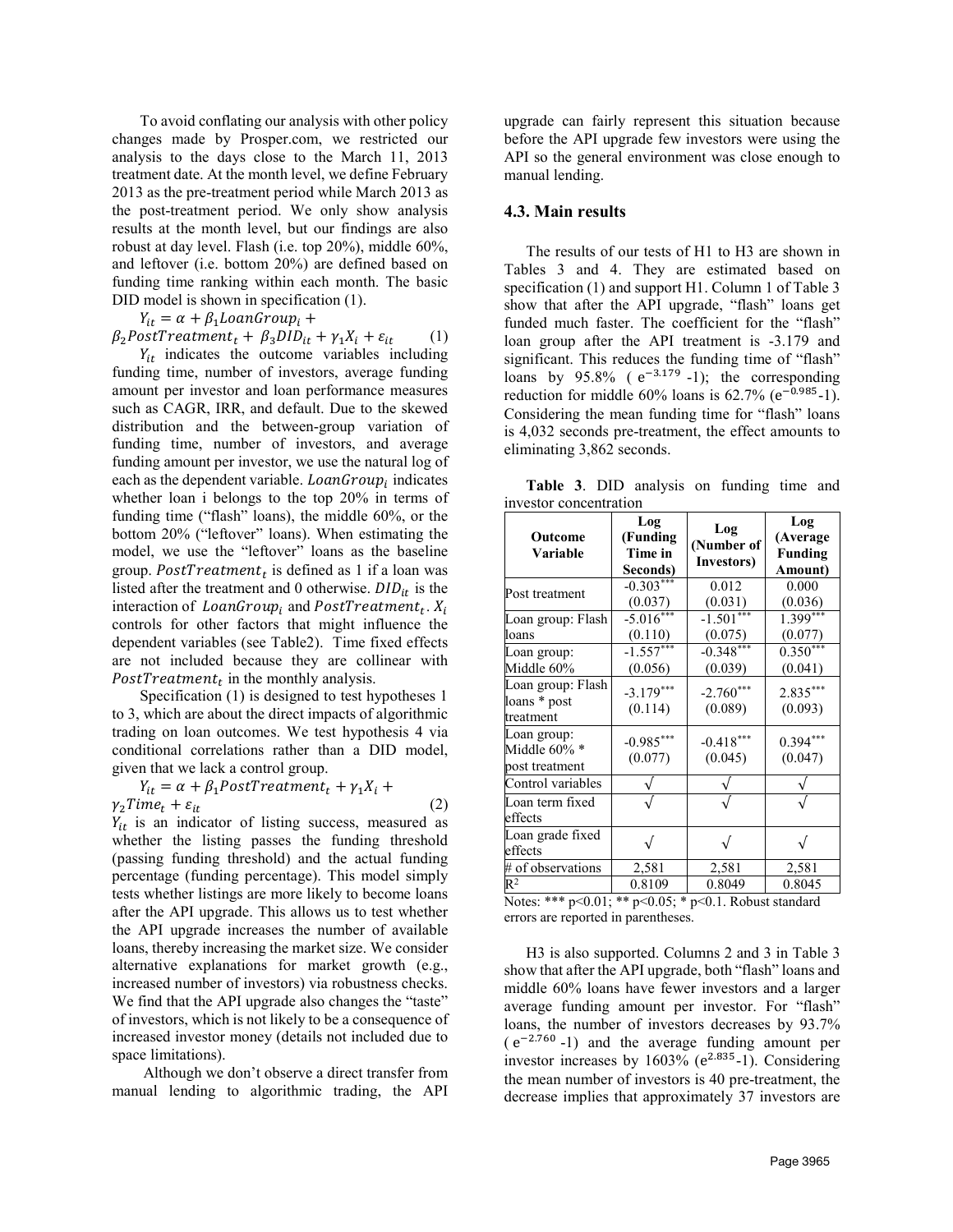crowded out of "flash" loans after the API upgrade. Middle 60% loans also experience a 34.2% decrease in number of investors and a 48.3% increase in average funding amount per investor.

Table 4 shows the results of our tests of H2. Because algorithmic investors might have different loan preferences than manual investors (e.g. algorithmic investors might invest in only loans of grade C, D, E, and HR while manual investors might invest in only loans of grade AA, A, B, C, and D), we test H2 by examining both absolute performance and within loan grade performance (but we only show results on absolute performance analysis due to space limitation). We find weak to no evidence for H2. The API upgrade doesn't significantly affect the performance difference between "flash" loans and "leftover" loans. As shown below, this is likely because "flash" loans have always outperformed "leftover" loans: the API upgrade did not increase this performance gap.

**Table 4**. DID analysis on lending performance

| Outcome<br>Variable                            | <b>CAGR</b>            | <b>IRR</b>          | <b>Default</b>      |
|------------------------------------------------|------------------------|---------------------|---------------------|
| Post treatment                                 | $-0.006$<br>(0.010)    | $-0.011$<br>(0.013) | 0.022<br>(0.036)    |
| Loan group:<br>Flash loans                     | 0.001<br>(0.012)       | $-0.001$<br>(0.015) | $-0.021$<br>(0.038) |
| Loan group:<br>Middle 60%                      | $-0.000$<br>(0.009)    | 0.000<br>(0.013)    | $-0.028$<br>(0.032) |
| Loan group:<br>Flash loans *<br>post treatment | 0.005<br>(0.015)       | 0.015<br>(0.020)    | $-0.065$<br>(0.049) |
| Loan group:<br>Middle 60% *<br>post treatment  | $0.018^{a}$<br>(0.012) | $0.026*$<br>(0.016) | $-0.028$<br>(0.041) |
| Loan term<br>fixed effects                     |                        |                     |                     |
| Loan grade<br>fixed effects                    |                        |                     |                     |
| # of<br>observations                           | 2,626                  | 2,626               | 2,626               |
| $R^2$                                          | 0.0029                 | 0.0032              | 0.0504              |

Notes: \*\*\* p<0.01; \*\* p<0.05; \* p<0.1. Robust standard errors are reported in parentheses. a p value=0.119.

Table 5 shows the results of our tests of H4, which were estimated from specification (2). This analysis is based on the listing dataset rather than the loan dataset used for testing H1 to H3. The coefficients for Post treatment are always positive and significant, indicating that after the API upgrade more loans are funded. Considering the pre-treatment means of funding percentage and passing funding threshold are 0.871 and 0.847, the 0.029 coefficient in column 1 represents a 3.3% increase in funding percentage while the 0.034 coefficient in column 2 represents a

4.0% increase in funding likelihood. This suggests that the API upgrade corresponds to an increase in market size. It is possible that other events that occurred at a similar time as the API upgrade might explain this finding. However, the relatively narrow time window that we use helps to make this less likely.

| <b>Outcome Variable</b>     | <b>Funding</b><br>Percentage | <b>Passing Funding</b><br><b>Threshold</b> |
|-----------------------------|------------------------------|--------------------------------------------|
| Post treatment              | $0.029***$<br>(0.009)        | $0.034***$<br>(0.011)                      |
| Control Variables           |                              |                                            |
| Loan Term Fixed<br>Effects  |                              |                                            |
| Loan Grade Fixed<br>Effects |                              |                                            |
| # of observations           | 4,248                        | 4,248                                      |
| $\mathsf{R}^2$              | 0.0206                       | 0.0311                                     |

**Table 5**. Before/after treatment analysis on funding percentage

Notes: \*\*\* p<0.01; \*\* p<0.05; \* p<0.1. Robust standard errors are reported in parentheses.

 The main results can be explained by two channels that are brought by API upgrade, which are automated decision making and data-driven decision making. Automated decision making is likely contributing to reduced funding time while datadriven decision making is likely contributing to increased lending performance. It is hard to say to what extent each of them contributes to the results and whether only a combination of them can lead to all the observed results. This is an open question for future research.

#### **4.4. Robustness checks and additional analysis**

The previous results suggest that algorithmic trading reduces loan funding time, increases investor concentration, and increases the market size. Although the DID design can rule out the influence of trends that affect all loan groups equally, it is still possible that there are some confounding events that influence these groups differently. One major concern is the inflow of large amounts of investor money, which might yield similar results as those that we find. To rule out this alternative explanation, we analyzed one event in which large amount of investor money became available in the market. In May 2011, a large institutional investor made a \$150 million investment commitment to Prosper. We viewed this events as a treatment that affected the Prosper investment pool and replicated our DID analysis using the months around this treatment. The results in Table 6 indicate that the treatment effects are similar to those that reported in Table 3. However, the magnitude is far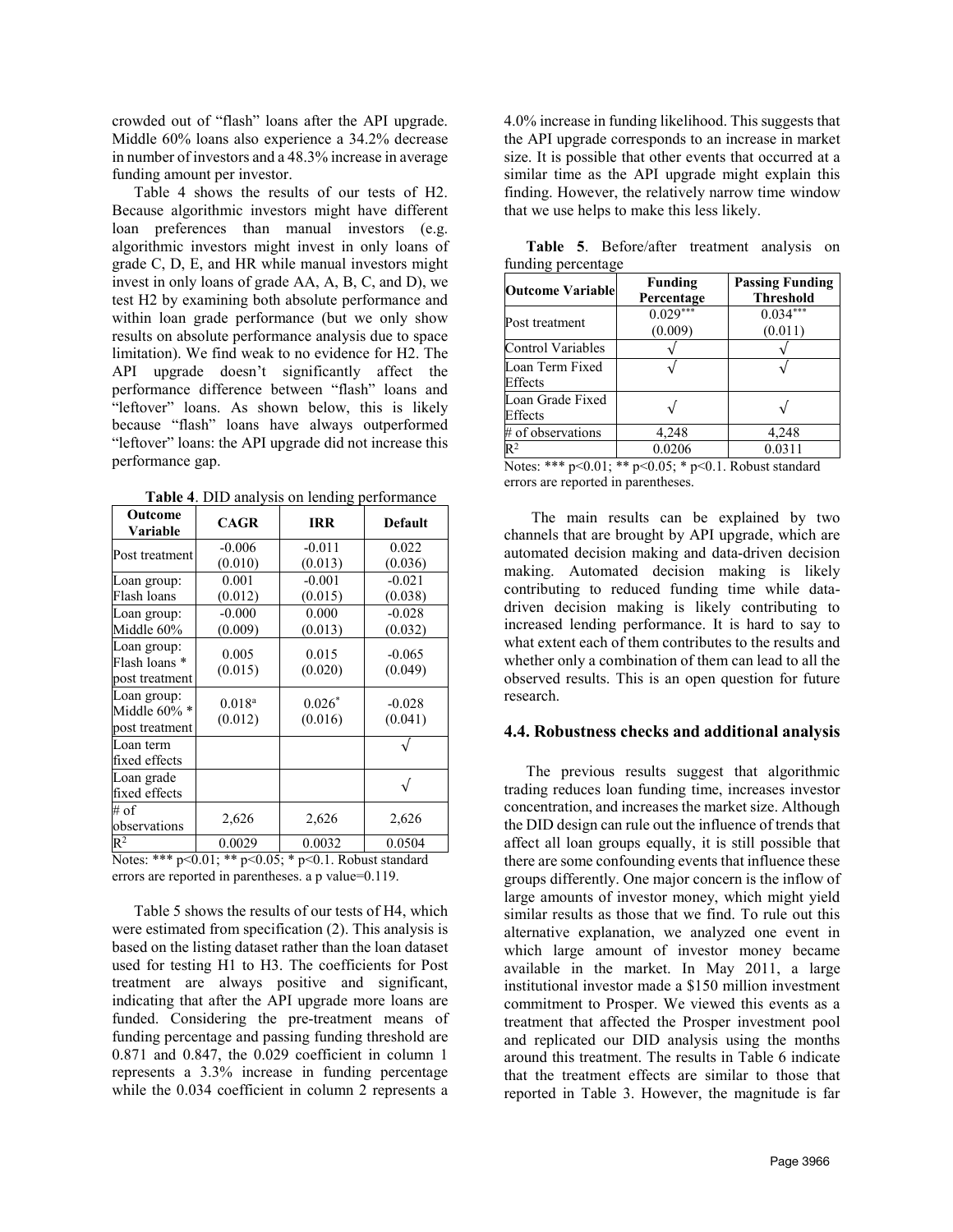smaller: for "flash" loans, there is no significant change in funding time, a 15.0% decrease in number of investors, and a 17.6% increase in average funding amount per investor. The corresponding magnitudes from Table 3 are 95.8%, 93.7%, and 1603%. Therefore, even if the API upgrade happened to coincide with a huge inflow of investor money, our effect is unlikely to be explained solely by the inflow of investor money.

**Table 6**. Impacts of the inflow of large amounts of investor money

| Outcome<br>Variable                            | Log<br>(Funding<br>Time in<br>Seconds) | Log<br>(Number of<br>Investors) | Log<br>(Average<br>Funding<br>Amount) |
|------------------------------------------------|----------------------------------------|---------------------------------|---------------------------------------|
| Post treatment                                 | $-0.012$<br>(0.023)                    | $-0.127***$<br>(0.028)          | $0.125***$<br>(0.028)                 |
| Loan group: Flash<br>loans                     | $-3.415***$<br>(0.108)                 | $-1.008***$<br>(0.056)          | $0.884***$<br>(0.056)                 |
| Loan group:<br>Middle 60%                      | $-0.589***$<br>(0.027)                 | $-0.358***$<br>(0.025)          | $0.345***$<br>(0.024)                 |
| Loan group: Flash<br>loans * post<br>treatment | 0.021<br>(0.141)                       | $-0.163**$<br>(0.072)           | $0.162**$<br>(0.072)                  |
| Loan group:<br>Middle 60% *<br>post treatment  | $-0.092***$<br>(0.035)                 | $-0.119***$<br>(0.035)          | $0.099***$<br>(0.035)                 |
| Control variables                              |                                        |                                 |                                       |
| Loan term fixed<br>effects                     |                                        |                                 |                                       |
| Loan grade fixed<br>effects                    |                                        |                                 |                                       |
| # of observations                              | 2,818                                  | 2,818                           | 2,818                                 |
| $\mathsf{R}^2$                                 | 0.7034                                 | 0.6546                          | 0.3485                                |

Notes: \*\*\* p<0.01; \*\* p<0.05; \* p<0.1. Robust standard errors are reported in parentheses. This analysis is conducted at monthly level.

Regarding investment performance, we find no support that algorithmic trading improves investment performance. To explore this, we conducted an additional analysis. It is possible that "flash" loans have always outperformed "leftover" loans, and this performance difference is not enlarged by the API upgrade. In Table 7 we simply compare the performance of "flash" loans, middle 60% loans, and "leftover" loans in the year 2013. "Flash" loans (as well as middle 60% loans) outperform "leftover" loans: they have a 26.8% (0.009/0.038) advantage in CAGR, a 23.1% (0.015/0.065) advantage in IRR, and an 11.1% (0.028/0.252) advantage in default rate (i.e. lower default rate). When funding time is used as the key independent variable, the results are the same (unreported but available upon request): slower funding time predicts poorer performance. Given these findings, we conclude that the API upgrade doesn't

bring in an additional performance advantage for "flash" loans compared to "leftover" loans (at least not in the short term around the API upgrade).

|                     |  | Table 7. Funding time, algorithmic trading, and |  |
|---------------------|--|-------------------------------------------------|--|
| lending performance |  |                                                 |  |

| Outcome<br>Variable         | <b>CAGR</b>           | <b>IRR</b>            | Default                 |
|-----------------------------|-----------------------|-----------------------|-------------------------|
| Loan group:<br>Flash loans  | $0.009***$<br>(0.003) | $0.015***$<br>(0.004) | $-0.028***$<br>(0.010)  |
| Loan group:<br>Middle 60%   | $0.007***$<br>(0.001) | $0.015***$<br>(0.001) | $-0.019$ ***<br>(0.005) |
| Constant                    | $0.038***$<br>(0.001) | $0.065***$<br>(0.001) | $0.252***$<br>(0.018)   |
| Loan grade fixed<br>effects |                       |                       |                         |
| Time fixed<br>effects       |                       |                       |                         |
| # of observations           | 20,183                | 20,183                | 20,183                  |
| $\mathsf{R}^2$              | 0.0034                | 0.0051                | 0.0355                  |

Notes: \*\*\* p<0.01; \*\* p<0.05; \* p<0.1. Standard errors in parentheses are clustered at month level. All models don't include credit information (to check absolute performance).

### **4.5. Implications for investor participation**

Our results indicate that algorithmic trading crowds out manual investors from "flash" loans and middle 60% loans but also increases the market size. Thus, it is not clear whether the absolute number of loans available to manual investors increases or decreases. Unfortunately, we cannot observe the total investment amount from manual investors. Instead, we create two proxy indicators for "crowd" loans, i.e., loans funded by manual investors. In the first approach, we define a loan as a "crowd" loan when the average funding amount per investor is less than \$100. We then count both the number of "crowd" loans and the percentage of "crowd" loans per day before and after the API upgrade. Panel A of Figure 3 shows the result. The second approach (the results of which are shown in Panel B of Figure 3) is similar, except that we define a loan as a "crowd" loan if the number of investors exceeds 100. With both measures, the number of "crowd" loans increases after the API upgrade, but the percentage of "crowd" loans decreases. This suggests that even though manual investors are being crowded out of some loans, market growth allows them to continue to invest in the market.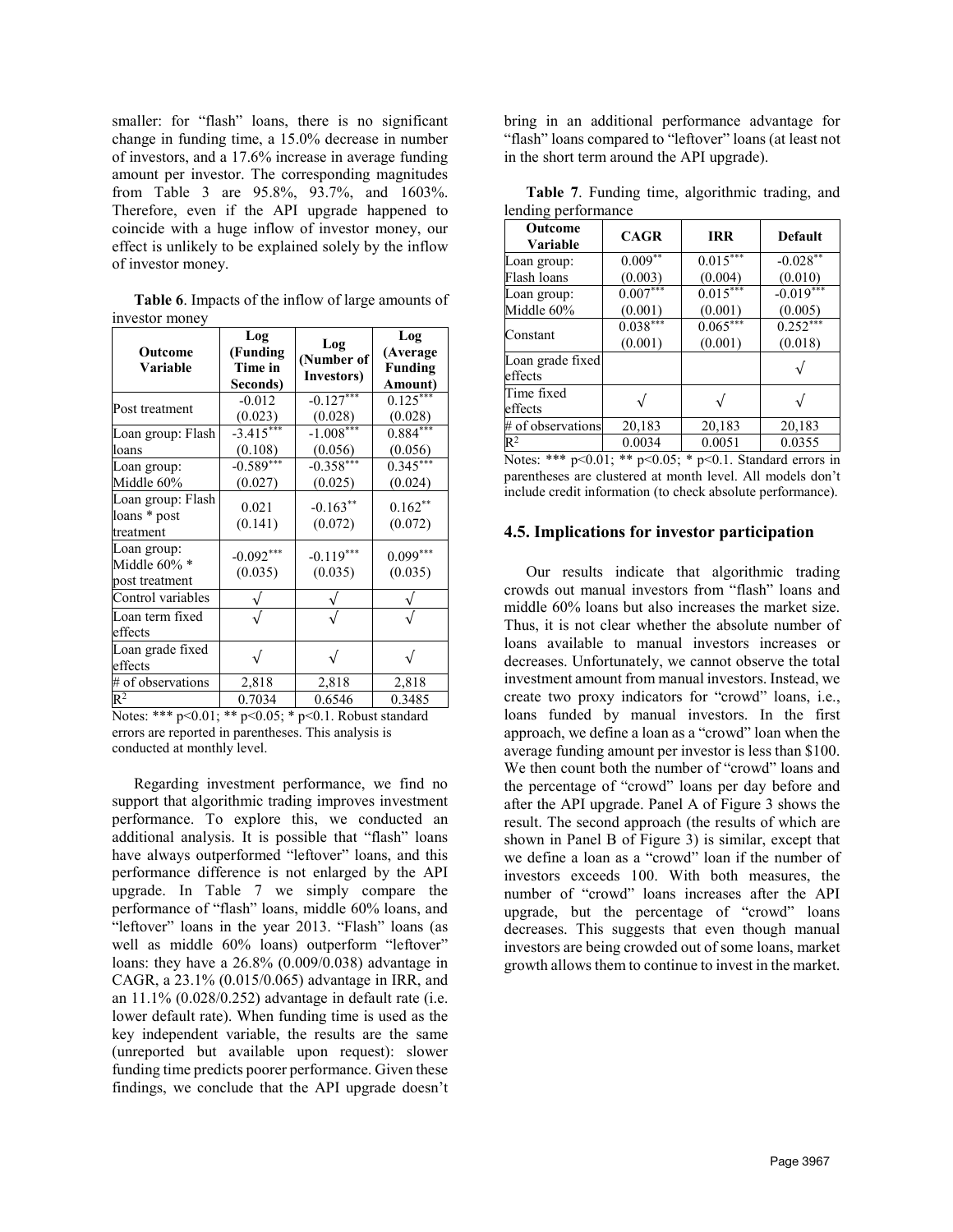



Although the quantity of loans available to manual investors may not suffer from algorithmic trading, the quality of loans might suffer. Because manual investors are crowded out of "flash" loans and middle 60% loans, and because "flash" loans and middle 60% loans always outperform "leftover" loans, it is reasonable to expect that loans available to manual investors are inferior. We test this directly in Table 8 and Table 9. In Table 8, the number of investors is the key independent variable while in Table 9 the crowd loan dummy variable (using definition 1 from above) is the key independent variable. Under both approaches the "crowd" loans available to manual investors almost always perform worse than loans funded by fewer investors. Based on the results in column 2 in Table 8, compared with a loan funded by 1 investor, a loan funded by 101 investors has a lower IRR with a 0.008 (0.00008\*100) rate difference, indicating a 14.5% (0.008/0.055) performance decline. Column 2 in Table 9 shows a similar result, implying a 19.2% (0.01/0.052) performance decline. In addition, "crowd" loans experience an additional performance decline after the API upgrade, although the decline is not always significant.

**Table 8**. Performance of "crowd" loans (number of investor as key independent variable )

| <b>Outcome Variable</b> | <b>CAGR</b> | <b>IRR</b>    | <b>Default</b> |
|-------------------------|-------------|---------------|----------------|
|                         | $0.004***$  | $-0.003**$    | $-0.041$ ***   |
| Post treatment          | (0.001)     | (0.001)       | (0.005)        |
| Number of investor      | $-0.00002*$ | $-0.00008***$ | $0.0002***$    |
|                         | (0.00001)   | (0.00002)     | (0.0000)       |
| Number of investor      | $-0.000$    | $-0.000$      | $-0.000$       |
| * post treatment        | (0.000)     | (0.000)       | (0.000)        |
| Constant                | $0.038***$  | $0.065***$    | $0.252***$     |
|                         | (0.001)     | (0.001)       | (0.018)        |
| Loan grade fixed        |             |               |                |
| effects                 |             |               |                |
| Time fixed effects      |             |               |                |
| # of observations       | 29,657      | 29,657        | 29,657         |
| $\mathsf{R}^2$          | 0.0035      | 0.0043        | 0.0540         |

Notes: \*\*\* p<0.01; \*\* p<0.05; \* p<0.1. Standard errors in parentheses are clustered at month level. Credit controls are excluded to check overall performance.

**Table 9**. Performance of "crowd" loans ("Crowd" loan dummy as key independent variable)

| <b>Outcome Variable</b> | <b>CAGR</b> | <b>IRR</b>  | Default     |
|-------------------------|-------------|-------------|-------------|
| Post treatment          | $0.005***$  | $-0.001$    | $-0.046***$ |
|                         | (0.001)     | (0.001)     | (0.003)     |
| Crowd loan              | $-0.001$    | $-0.010***$ | $0.022***$  |
|                         | (0.003)     | (0.003)     | (0.007)     |
| Crowd loan * post       | $-0.009**$  | $-0.012**$  | 0.009       |
| treatment               | (0.003)     | (0.004)     | (0.008)     |
| Constant                | $0.020***$  | $0.052***$  | $0.194***$  |
|                         | (0.001)     | (0.001)     | (0.008)     |
| Loan grade fixed        |             |             |             |
| effects                 |             |             |             |
| Time fixed effects      |             |             |             |
| # of observations       | 29,657      | 29,657      | 29,657      |
| $\mathsf{R}^2$          | 0.0035      | 0.0040      | 0.0539      |

Notes: \*\*\* p<0.01; \*\* p<0.05; \* p<0.1. Standard errors in parentheses are clustered at month level. Credit controls are excluded to check overall performance.

To summarize the overall implications of algorithmic lending on investor participation, we compare four basic statistics of "flash" loans, middle 60% loans, and "leftover" loans before and after the API upgrade. In Figure 4, the x-axis represents the natural log of funding time in seconds and the y-axis represents the number of investors. Circle size is proportional to the number of funded loans and a darker color indicates better loan performance. Arrows show the changes triggered by algorithmic trading. Loosely speaking, deep-pocket investors are more likely to be algorithmic investors, so they can funds loans in a faster and smarter way. As a result, they fund the majority of "flash" loans and middle 60% loans, which typically perform better than "leftover" loans. Individual investors are more likely to be manual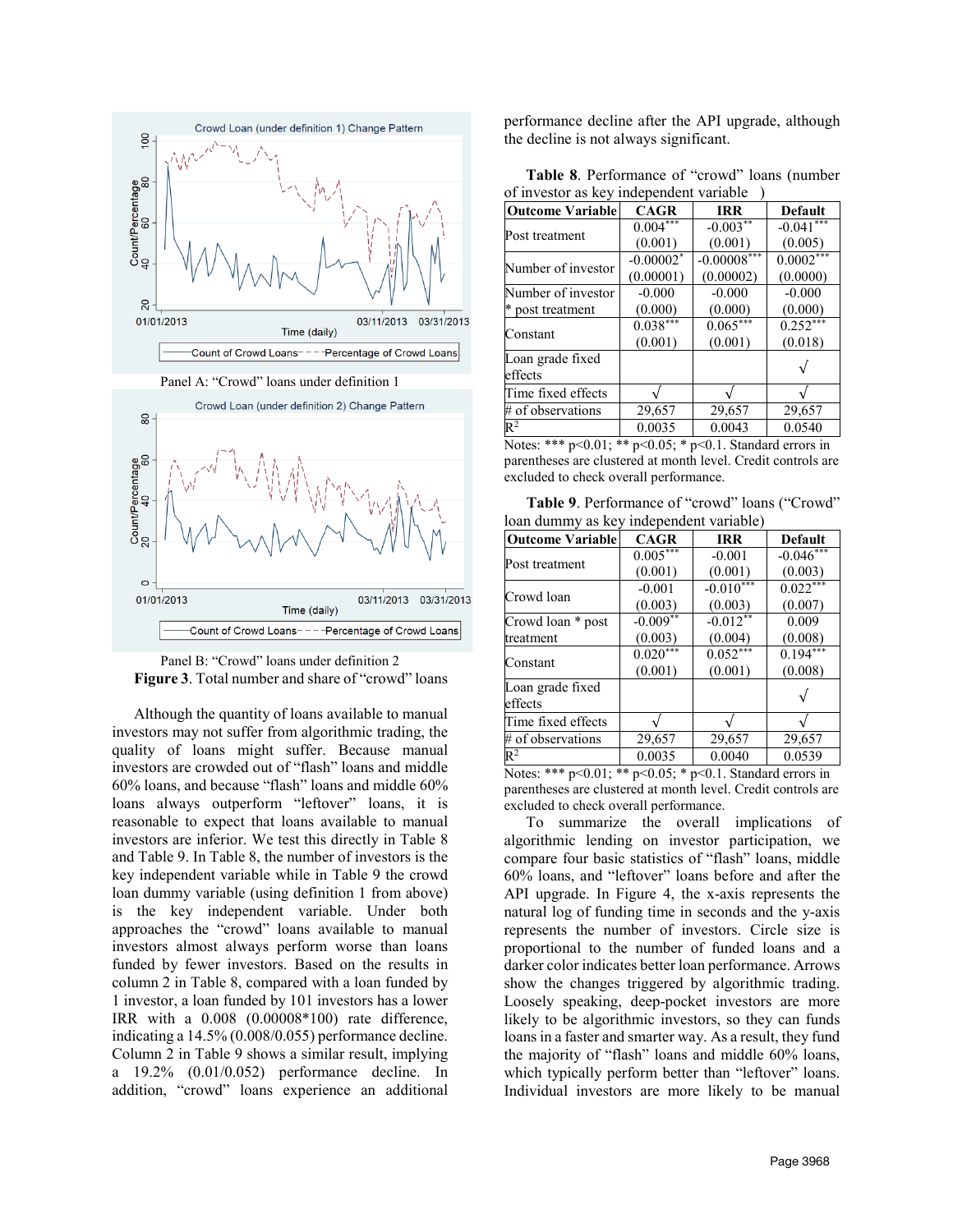investors who are crowded out of "flash" and middle 60% loans by algorithmic investors. Although manual investors may still be able to fully allocate their money, they can only select from "leftover" loans, which harms their investment performance. In a nutshell, algorithmic trading creates a new lending environment: algorithmic investors are likely to achieve high returns at the expense of manual investors, who are likely to receive lower (although perhaps still acceptable) returns.



**Figure 4**. Pattern change of investor participation (pre and post API upgrade)

## **5. Conclusion**

Algorithmic trading has great potential to affect investor participation in online lending markets, although the effect is unclear a priori. Leveraging a policy change likely to facilitate algorithmic trading (viz., an API upgrade), we identify the impacts of algorithmic trading on funding time, lending performance, investor concentration, and market size. We find that algorithmic trading significantly reduces the funding time of loans. As a result, manual investors are crowded out of the most quickly-funded and best performing loans. However, manual investors are able to continue investing in the market, given that algorithmic trading appears to increase the market size. However, manual investors are restricted to "leftover" loans, which normally perform worse than other loans. Our findings reveal several promises of algorithmic trading, but they also suggest that algorithmic trading may exacerbate inequality among market participants. Indeed, Prosper.com has launched initiatives to make automated trading tools more accessible to all investors as well as limiting API functionality to reduce the advantages enjoyed by institutional investors. We explored the impact of these initiatives and found that both appear to "level the playing field" (analysis withheld due to the space limitations of the HICSS format but available from authors). This study contributes to several emerging research areas, including online lending, algorithmic trading, data-driven decision making, and more broadly the economics of artificial intelligence. This study also explores means to alleviate the "disparate impact" of algorithmic trading on less sophisticated investors.

## **6. References**

[1] Weller, B.M. 2018. "Does Algorithmic Trading Reduce Information Acquisition?" The Review of Financial Studies 31(6), pp. 2184-2226.

[2] Menkveld, A.J. 2016. "The Economics of Highfrequency Trading: Taking Stock," Annual Review of Financial Economics 8, pp. 1-24.

[3] Iyer, R., Khwaja, A.I., Luttmer, E., and Shue, K. 2016. "Screening Peers Softly: Inferring the Quality of Small Borrowers," Management Science 62(6), pp. 1554-1577.

[4] Burtch, G., Ghose, A., and Wattal, S. 2014. "Cultural Differences and Geography as Determinants of Online Prosocial Lending," MIS Quarterly 38(3), pp. 773-794.

[5] Galak, J., Small, D., and Stephen, A.T. 2011. "Microfinance Decision Making: A Field Study of Prosocial Lending," Journal of Marketing Research 48, pp. S130-S137.

[6] Greenberg, J., and Mollick, E. 2017. "Activist Choice Homophily and the Crowdfunding of Female Founders," Administrative Science Quarterly 62(2), pp. 341-374.

[7] Harkness, S.K. 2016. "Discrimination in Lending Markets: Status and the Intersections of Gender and Race," Social Psychology Quarterly 79(1), pp. 81-93.

[8] Hildebrand, T., Puri, M., and Rocholl, J. 2017. "Adverse Incentives in Crowdfunding," Management Science 63(3), pp. 587-608.

[9] Lin, M.F., Prabhala, N.R., and Viswanathan, S. 2013. "Judging Borrowers by the Company They Keep: Friendship Networks and Information Asymmetry in Online Peer-to-Peer Lending," Management Science 59(1), pp. 17-35.

[10] Lin, M.F., and Viswanathan, S. 2016. "Home Bias in Online Investments: An Empirical Study of an Online Crowdfunding Market," Management Science 62(5), pp. 1393-1414.

[11] Liu, D., Brass, D.J., Lu, Y., and Chen, D.Y. 2015. "Friendship in Online Peer-to-Peer Lending: Pipes, Prisms, and Relational Herding," MIS Quarterly 39(3), pp. 729-742.

[12] Pope, D.G., and Sydnor, J.R. 2011. "What's in a Picture? Evidence of Discrimination from Prosper.com," The Journal of Human Resources 46(1), pp. 53-92.